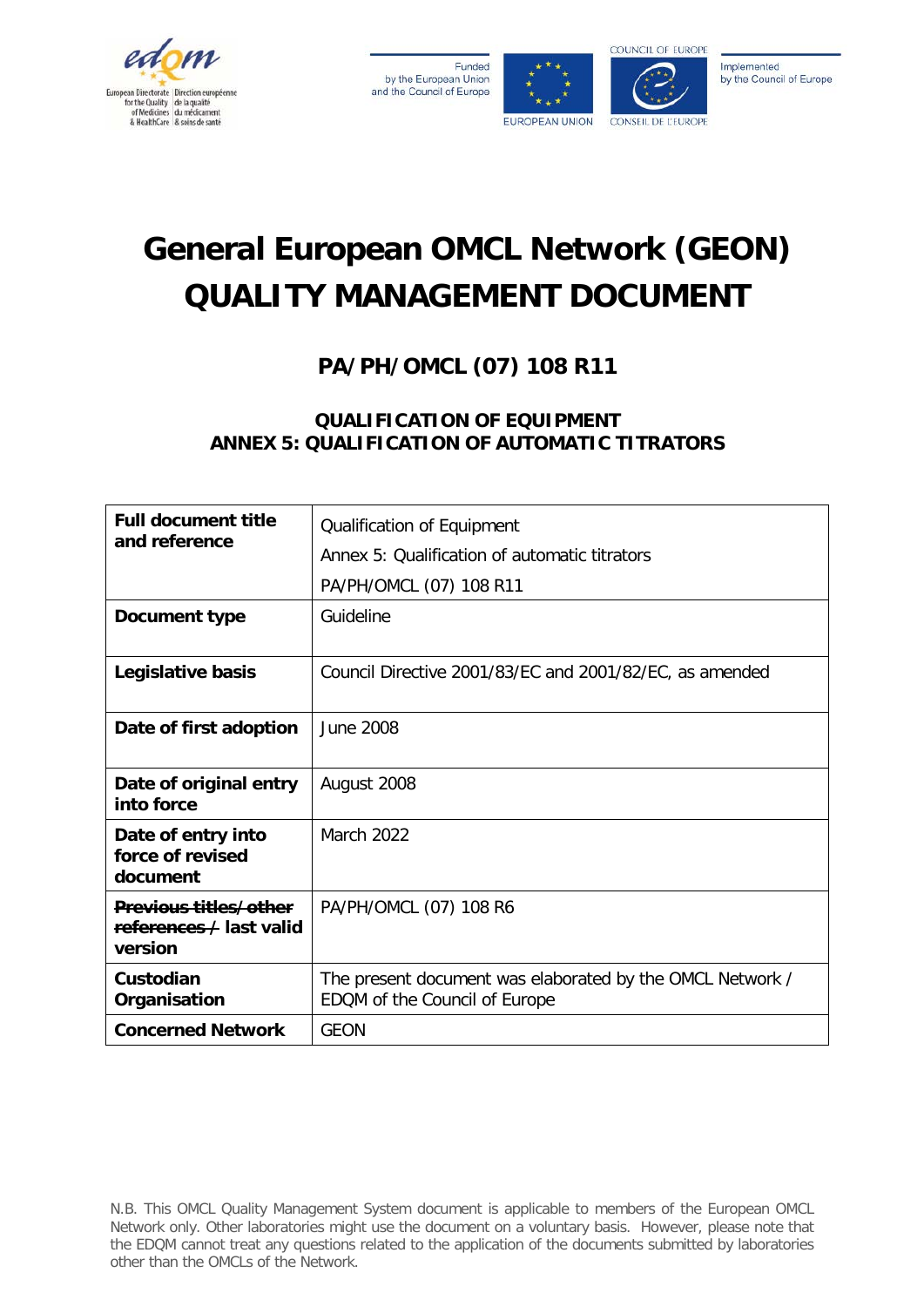#### **ANNEX 5 OF THE OMCL NETWORK GUIDELINE "QUALIFICATION OF EQUIPMENT"**

*Note: Mandatory requirements in this document are defined using the terms "shall" or "must". The use of "should" indicates a recommendation. For these parts of the text other appropriately justified approaches are acceptable. The term "can" indicates a possibility or an example with non-binding character.*

#### **CONTENTS**

| 1.           |                                                                                                                                        |
|--------------|----------------------------------------------------------------------------------------------------------------------------------------|
| 2.           |                                                                                                                                        |
| 3.           | LEVEL III. PERIODIC AND MOTIVATED INSTRUMENT CHECKS<br>Recommendations for automatic titrators and related typical acceptance limits 5 |
|              |                                                                                                                                        |
|              | 3.2. KARL FISCHER VOLUMETRIC TITRATORS used for semi-micro determination of                                                            |
|              | 3.3. KARL FISCHER COULOMETRIC TITRATORS used for micro determination of water                                                          |
|              |                                                                                                                                        |
| $\mathbf{4}$ | LEVEL IV. IN-USE INSTRUMENT CHECKS                                                                                                     |
|              | Recommendations for automatic titrators and related typical acceptance limits 7                                                        |
|              |                                                                                                                                        |
|              |                                                                                                                                        |
|              |                                                                                                                                        |
|              |                                                                                                                                        |
|              | 5. LEVEL III. PERIODIC AND MOTIVATED INSTRUMENT CHECKS  8                                                                              |
|              |                                                                                                                                        |
|              |                                                                                                                                        |
|              |                                                                                                                                        |
|              |                                                                                                                                        |
| 6.           |                                                                                                                                        |
|              |                                                                                                                                        |
|              |                                                                                                                                        |
|              |                                                                                                                                        |
|              |                                                                                                                                        |
| 7.           |                                                                                                                                        |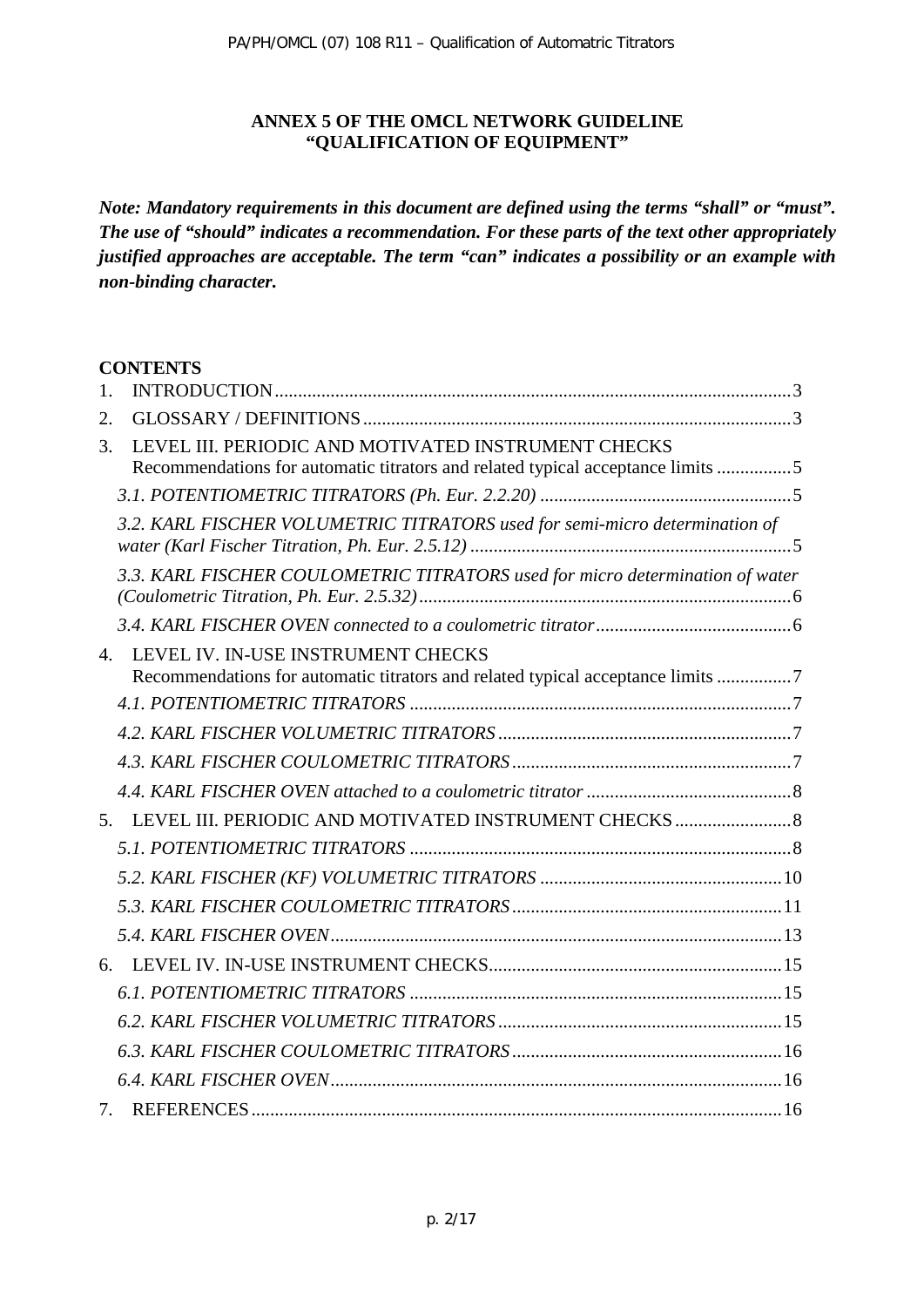# <span id="page-2-0"></span>**1. INTRODUCTION**

The present document should be used in combination with the core document 'Qualification of Equipment' when planning, performing and documenting the qualification process of automatic titrators.

The core document contains the Introduction and general forms for Level I and II of qualification, which are common to all type of instruments.

It is recommended, at Level II of qualification of the automatic titrators (Installation and release for use), to perform a gravimetric test (by selecting 10 volumes in a random way from 20 to 100% of the total volume of the burette used). The results should meet the specification provided by the manufacturer.

Level III (Periodic and motivated instrument calibration/checks) and IV (In-use instrument checks) qualifications must be carried out as an ISO 17025 requirement.

The present annex contains instrument-related recommendations (parameters) to be verified at Level III and IV of qualification and the corresponding typical acceptance limits, as well as practical examples of the methodologies to be used.

Requirements and (if applicable) corresponding typical acceptance limits (given in bold) should be applied; however other appropriately justified approaches are acceptable. Exemplary procedures provided in this document have non-binding character. They can be helpful when carrying out the required qualification. Nevertheless, it is left to the professional judgement and background experience of each OMCL to decide on the most relevant procedures to be undertaken in order to provide evidence that their automatic titrators are working properly and are suitable for their intended use. If the qualification of equipment is done by the manufacturer or an external service provider, it is the responsibility of the OMCL to make sure that this is in line with the requirements set out in this guideline.

# <span id="page-2-1"></span>**2. GLOSSARY / DEFINITIONS**

| <b>Titrant</b>                   | volumetric solution                                                                                                                          |  |
|----------------------------------|----------------------------------------------------------------------------------------------------------------------------------------------|--|
|                                  | <b>Nominal concentration</b> ( $C_{nom}$ ) the concentration of titrant determined by its preparation<br>procedure                           |  |
| Actual concentration $(C_{act})$ | the concentration of the titrant known with high accuracy<br>sufficient for the intended use                                                 |  |
| Titer (t)                        | the ratio of the actual concentation $(C_{act})$ of a titrant to the<br>nominal concentration $(C_{nom})$ .<br>$t = \frac{C_{act}}{C_{nom}}$ |  |
|                                  | determination follows a standardised procedure<br><b>The</b><br>(standardisation) using a reference substance with a known<br>concentration. |  |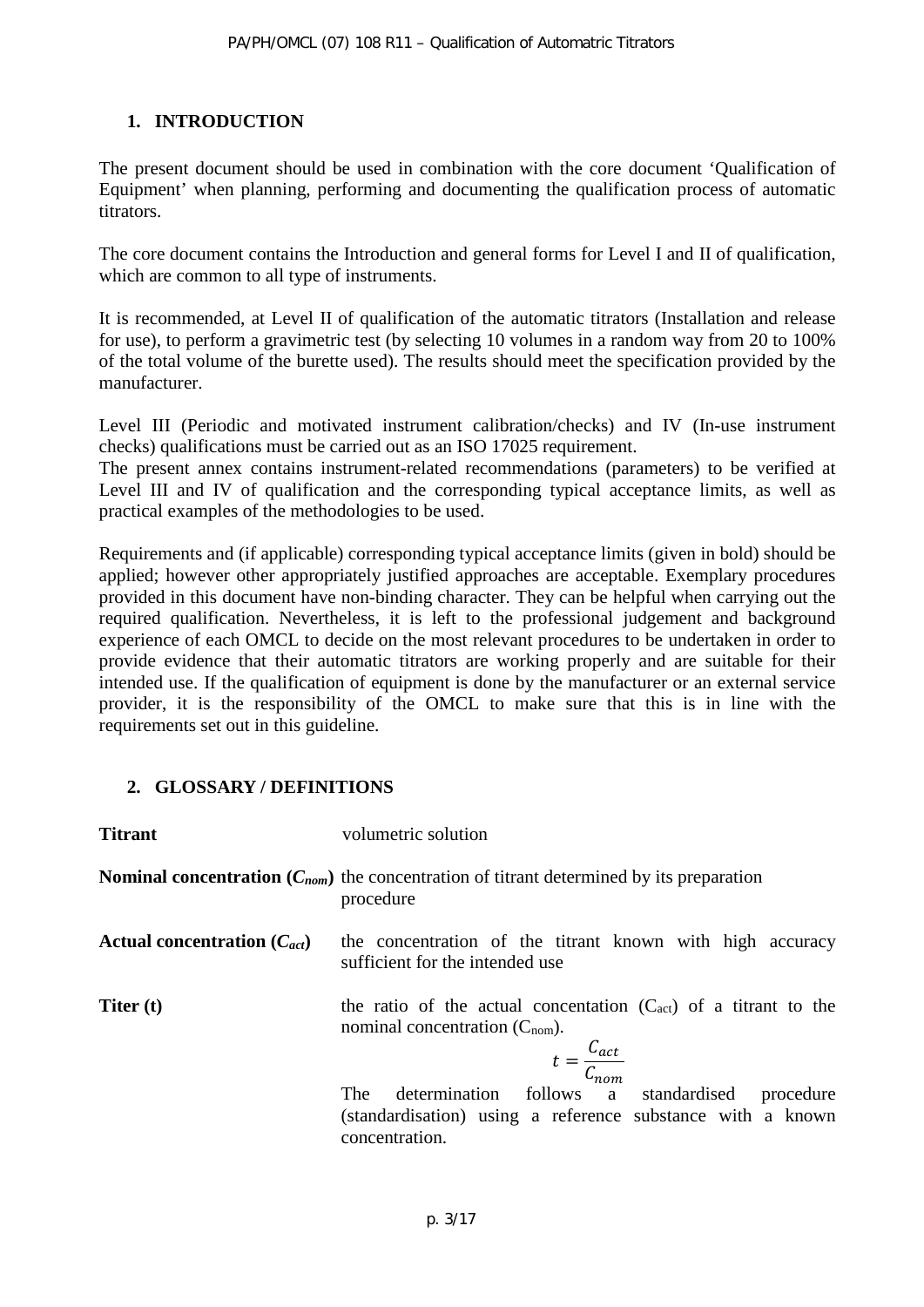**Effective concentration (C<sub>eff</sub>)** amount of analyte (m) equivalent to a volume of titrant (V<sub>titrant</sub>)

$$
C_{eff} = \frac{m}{V_{titrant}}
$$

e.g. Karl-Fischer titration; the effective concentration corresponds to the amount of water (mwater) consuming 1 ml of KF-Reagent  $(V_{KFR})$ ,

$$
C_{eff} = \frac{m_{water}}{V_{KFR}}
$$

follows The determination follows a standardised procedure (standardisation) using a reference substance with a known concentration of the analyte.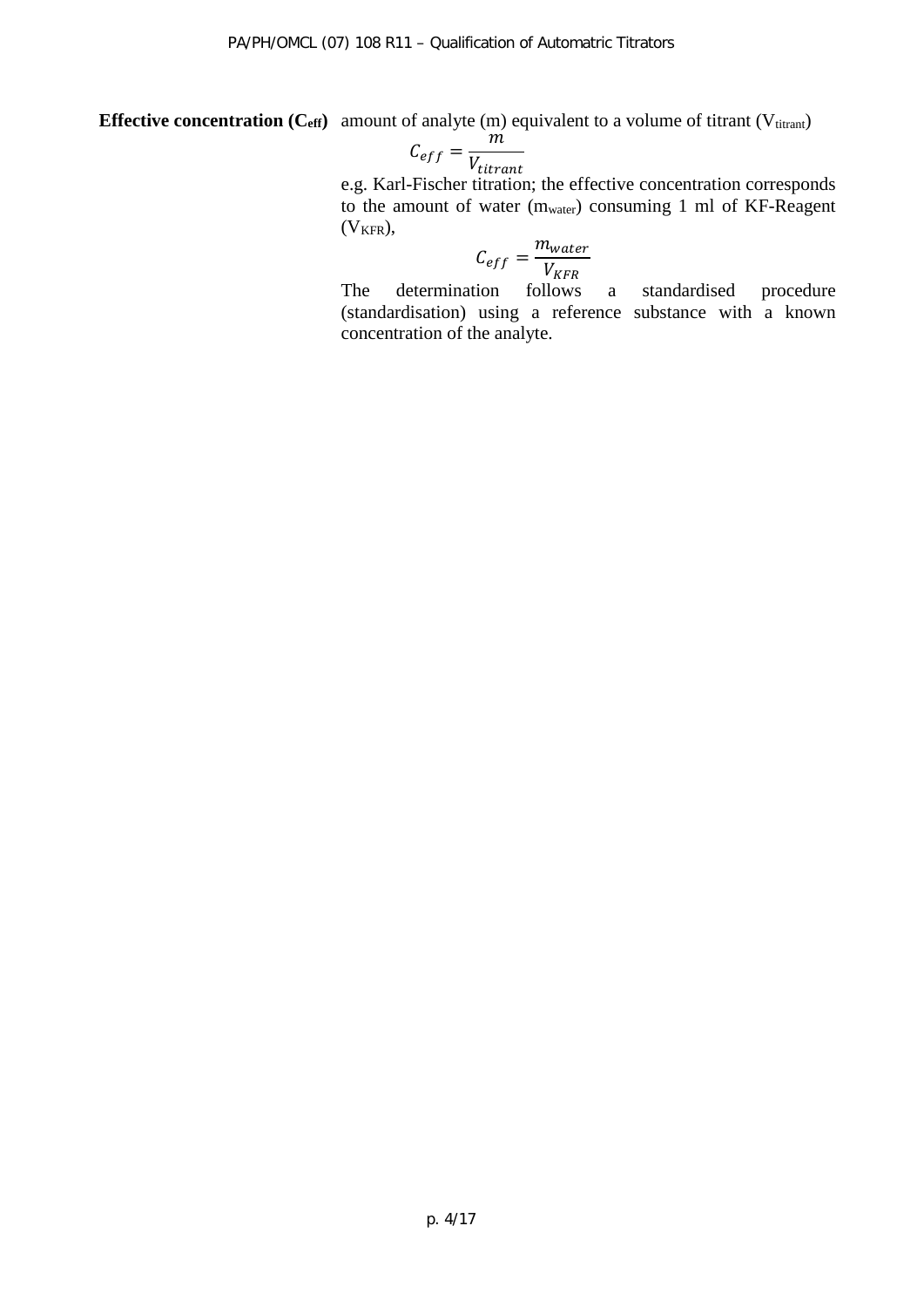#### <span id="page-4-0"></span>**3. LEVEL III. PERIODIC AND MOTIVATED INSTRUMENT CHECKS Recommendations for automatic titrators and related typical acceptance limits**

| <b>Parameter to be checked</b> | <b>Typical tolerance limits</b> |
|--------------------------------|---------------------------------|
| 3.1.1. Precision               | $RSD \leq 0.5\%$                |
| 3.1.2. Accuracy $*$            | $d_{rel} \leq \pm 0.5 \%$       |
| 3.1.3. Linearity               | $r^2 > 0.999$                   |

# <span id="page-4-1"></span>**3.1. POTENTIOMETRIC TITRATORS (Ph. Eur. 2.2.20)**

\* when a fresh commercial titrant (according to the known stability data) is used the certified value will be used for the calculation of drel; when a self-prepared titrant is used, the theoretical titer must be calculated from the weight and the purity of the substance used in the preparation of the titrant; this theoretical titer will be used in the calculation of  $d_{rel}$ 

#### <span id="page-4-2"></span>**3.2. KARL FISCHER VOLUMETRIC TITRATORS used for semi-micro determination of water (Karl Fischer Titration, Ph. Eur. 2.5.12)**

| <b>Parameter to be checked</b> | <b>Typical tolerance limits</b> |
|--------------------------------|---------------------------------|
| 3.2.1. Precision               | $RSD \leq 1.0 %$                |
| 3.2.2. $Recovery^*$            | 97.5 % to 102.5 %               |
| 3.2.3. Linearity               | $r^2 > 0.999$                   |

\* in case Sodium Aminosalicylate dihydrate for equipment qualification CRS is used, refer to the limits given in the accompanying Ph. Eur. leaflet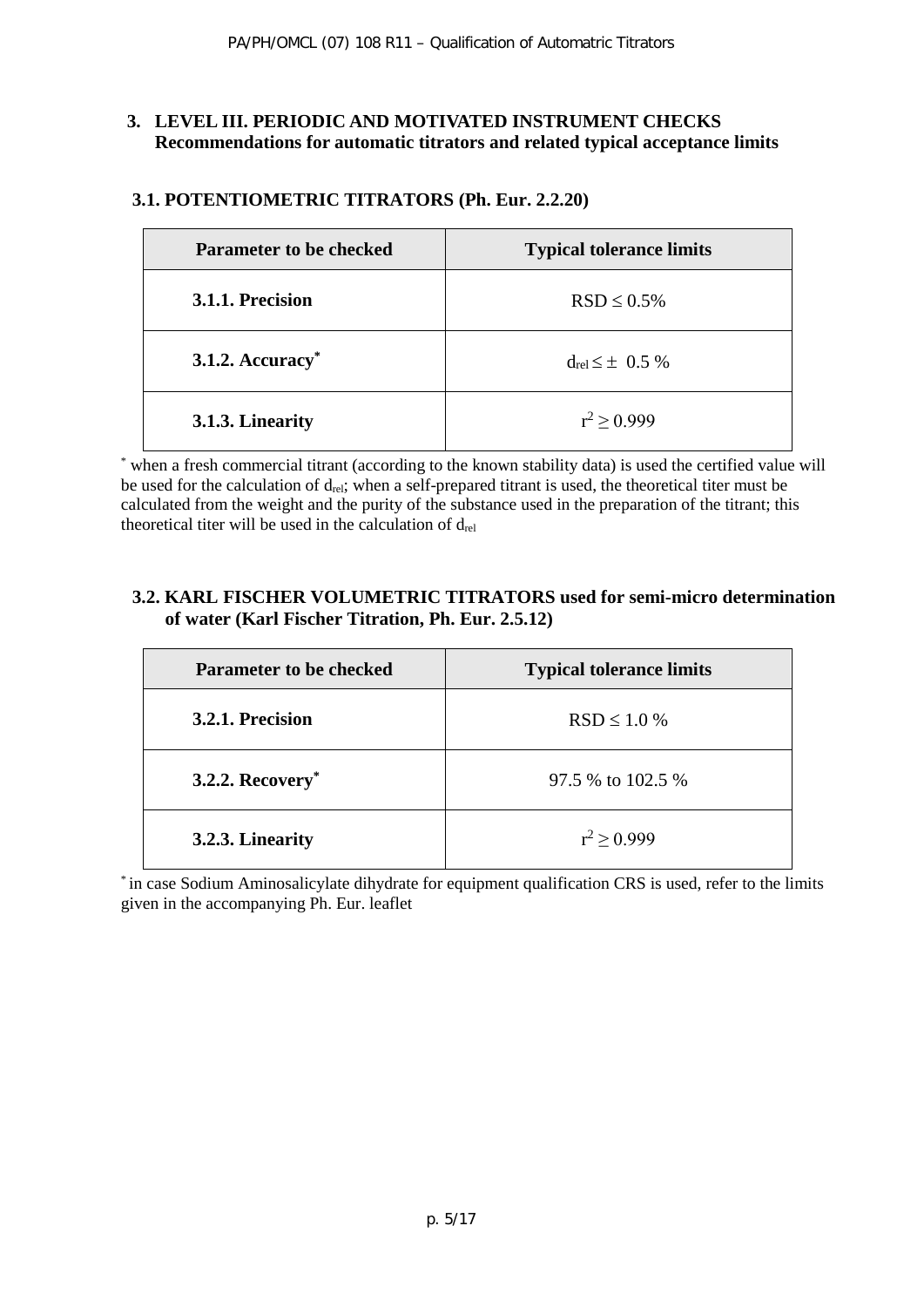#### <span id="page-5-0"></span>**3.3. KARL FISCHER COULOMETRIC TITRATORS used for micro determination of water (Coulometric Titration, Ph. Eur. 2.5.32)**

| <b>Parameter to be checked</b> | <b>Typical tolerance limits</b>                                                                                           |
|--------------------------------|---------------------------------------------------------------------------------------------------------------------------|
| 3.3.1. Precision               | Standard 1000 $\mu$ g/g H <sub>2</sub> O: RSD $\leq$ 2.0 %<br>Standard 100 $\mu$ g/g H <sub>2</sub> O: RSD $\leq$ 5.0 %   |
| <b>3.3.2. Recovery</b> *       | Standard 1000 $\mu$ g/g H <sub>2</sub> O: 97.5 % to 102.5 %<br>Standard 100 $\mu$ g/g H <sub>2</sub> O: 90.0 % to 110.0 % |
| 3.3.3. Linearity               | $r^2 > 0.990$                                                                                                             |

\* in case Sodium Aminosalicylate dihydrate for equipment qualification CRS is used refer to the limits given in the accompanying Ph. Eur. leaflet

#### <span id="page-5-1"></span>**3.4. KARL FISCHER OVEN connected to a coulometric titrator**

| <b>Parameter to be checked</b> | <b>Typical tolerance limits</b> |
|--------------------------------|---------------------------------|
| 3.4.1. Temperature accuracy    | $\pm 5.0$ °C                    |
| 3.4.2. Temperature stability   | $\pm 0.5$ °C                    |
| 3.4.3. Carrier gas flow rate   | $\pm 10$ mL/min                 |
| 3.4.4. Precision               | $RSD \leq 1.5$ %                |
| <b>3.4.5. Recovery</b> *       | $95.0\%$ to 105.0 %.            |

<span id="page-5-2"></span>\* in case amoxicillin trihydrate for performance verification CRS is used refer to the limits given in the accompanying Ph. Eur. leaflet.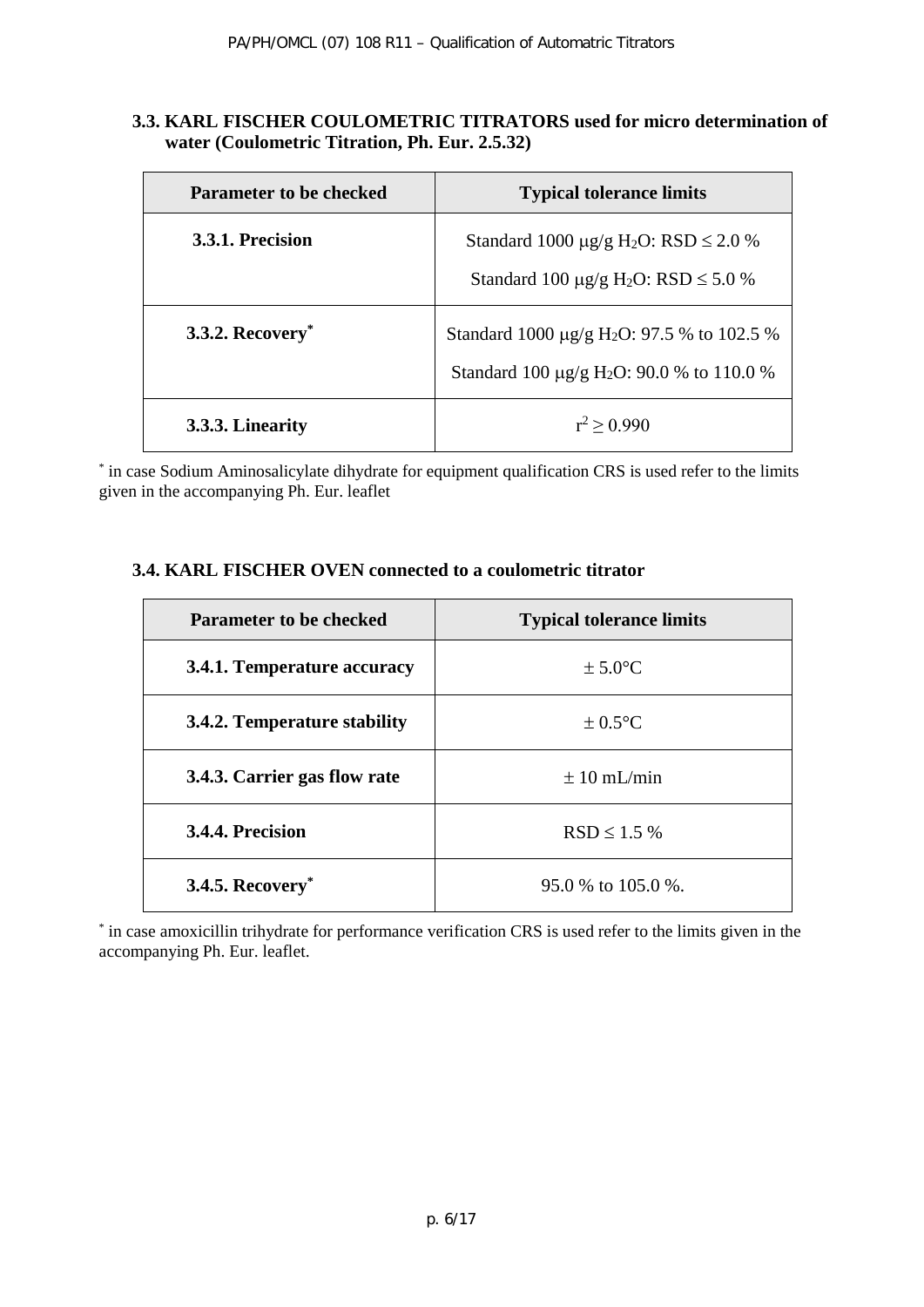## **4. LEVEL IV. IN-USE INSTRUMENT CHECKS Recommendations for automatic titrators and related typical acceptance limits**

# <span id="page-6-0"></span>**4.1. POTENTIOMETRIC TITRATORS**

| <b>Parameter to be checked</b> | <b>Typical tolerance limits</b> |
|--------------------------------|---------------------------------|
| 4.1.1. Precision               | see Table 1                     |

Table 1

| type of reaction                          | titrant concentration<br>$\lceil \text{mol/L} \rceil$ | Maximum permitted relative<br>standard deviation $(RSD_{max})$<br>$(n \geq 3)$ |
|-------------------------------------------|-------------------------------------------------------|--------------------------------------------------------------------------------|
| alkacimetry, argentometry,<br>redoxometry | > 0.1                                                 | 1.0%                                                                           |
| alkacimetry, argentometry,<br>redoxometry | < 0.1                                                 | 2.0%                                                                           |
| other than listed above                   |                                                       | 3.0%                                                                           |

#### <span id="page-6-1"></span>**4.2. KARL FISCHER VOLUMETRIC TITRATORS**

| <b>Parameter to be checked</b>                                       | <b>Typical tolerance limits</b> |
|----------------------------------------------------------------------|---------------------------------|
| 4.2.1. Precision                                                     | $RSD \le 1.5\%$                 |
| 4.2.2. Recovery <sup>*</sup> (in the<br>presence of the test sample) | 97.5 % to 102.5 %               |

\* in case Sodium Aminosalicylate dihydrate for equipment qualification CRS is used refer to the limits given in the accompanying Ph. Eur. leaflet

# <span id="page-6-2"></span>**4.3. KARL FISCHER COULOMETRIC TITRATORS**

| <b>Parameter to be checked</b>                                       | <b>Typical tolerance limits</b>                        |
|----------------------------------------------------------------------|--------------------------------------------------------|
| 4.3.1. Recovery <sup>*</sup> (in the<br>presence of the test sample) | Standard 1000 μg/g H <sub>2</sub> O: 97.5 % to 102.5 % |
|                                                                      | Standard 100 µg/g H <sub>2</sub> O: 90.0 % to 110.0 %  |

\* in case Sodium Aminosalicylate dihydrate for equipment qualification CRS is used refer to the limits given in the accompanying Ph. Eur. leaflet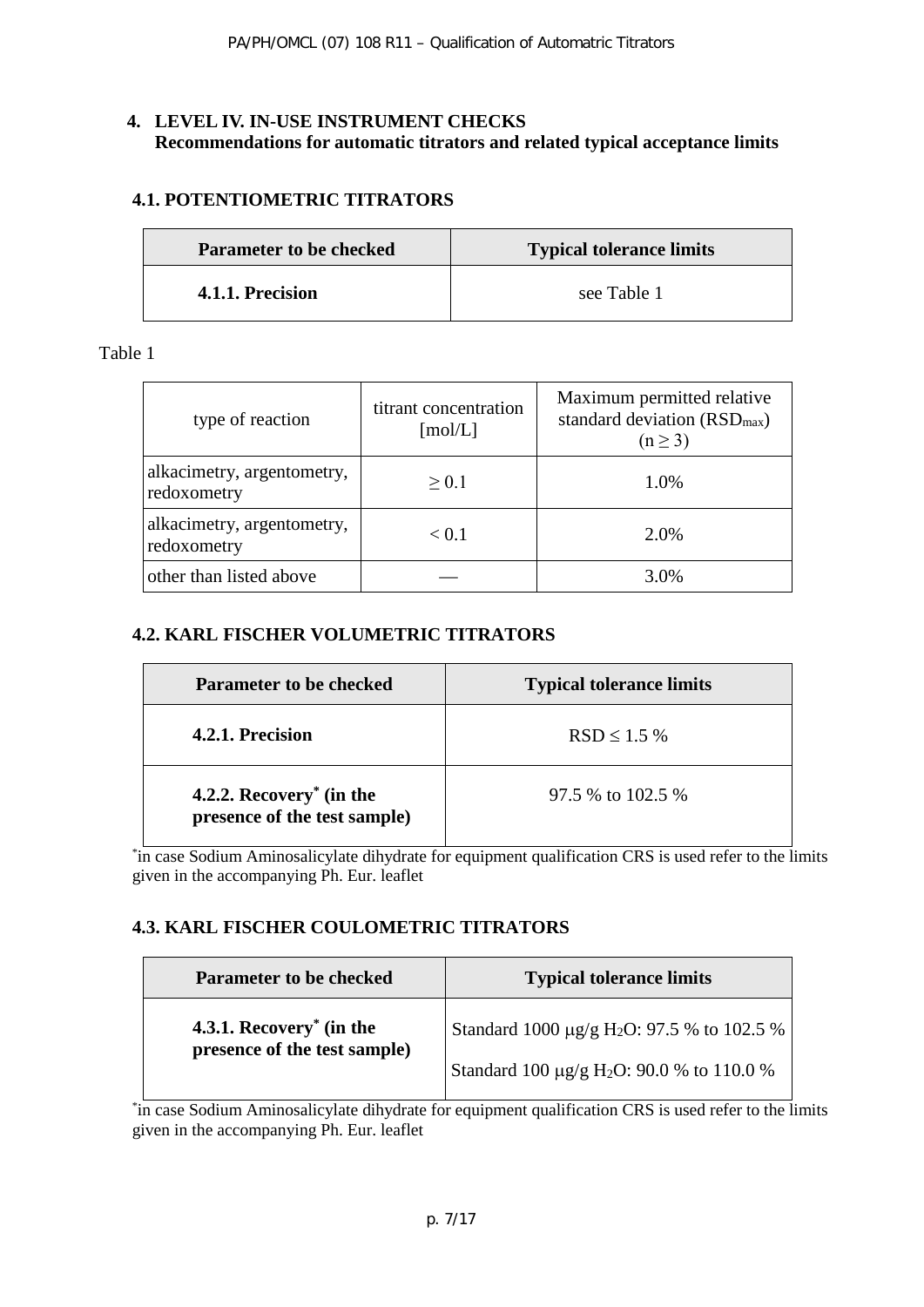#### <span id="page-7-0"></span>**4.4. KARL FISCHER OVEN attached to a coulometric titrator**

| <b>Parameter to be checked</b> | <b>Typical tolerance limits</b> |
|--------------------------------|---------------------------------|
| 4.4.1. Recovery*               | 95 % to 105 %.                  |

\* in case Amoxicillin trihydrate for performance verification CRS is used refer to the limits given in the accompanying Ph. Eur. leaflet

## <span id="page-7-1"></span>**5. LEVEL III. PERIODIC AND MOTIVATED INSTRUMENT CHECKS**

This section contains practical examples of parameters and methodologies related to the performance of automatic titrators.

These examples can be considered by the OMCLs as possible approaches to perform the Level III of the equipment qualification process: "Periodic and motivated instrument checks". The limits are referred to in the tables above and will not be repeated in the sections below.

#### GENERAL CONSIDERATIONS

- Due to the fact that a holistic approach has been taken, the verification of temperature probes and burettes is not included in this guideline, as the performance of these items is indirectly checked during the accuracy test.
- If available, the internal start-up test function may be used each time the instrument is switched on.
- The limits and specifications of this guideline have been set according to rele-vant chapters of Ph.Eur. considering also the manufacturers of automatic titrators currently on market.

## <span id="page-7-2"></span>**5.1. POTENTIOMETRIC TITRATORS**

## <span id="page-7-3"></span>*5.1.1. PRECISION and LINEARITY*

#### *Materials:*

Suitable certified material RV (highly pure, dried), e.g. Benzoic acid or Tris (hydroxymethyl) aminomethane (TRIS) or other suitable for standardisation of the titrant to be used.

Use appropriate titrant for the selected material (for instance 0.1 M or 1.0 M hydrochloric acid or sodium hydroxide or other suitable certified titrant).

#### *Method:*

Perform a minimum of 5 titrations with 5 different weights of certified material, which should result in a consumption of approx. 20 % to 90 % of the burette volume.

#### *Precision:*

Calculate the titer for every titration. Determine the mean and the relative standard deviation of the titers obtained.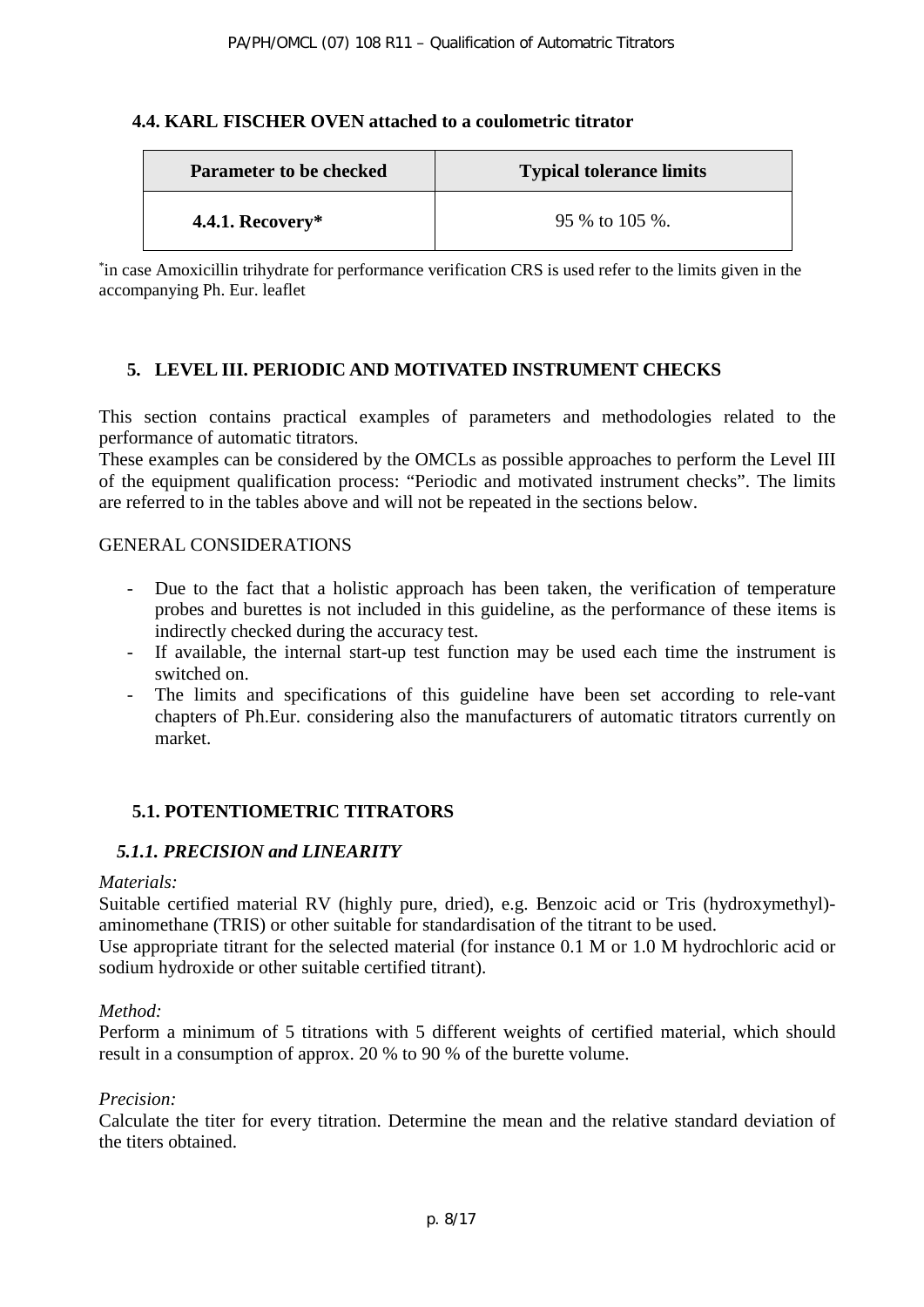If available, this calculation can be performed directly with the built-in statistics function of the instrument.

*Linear regression:* 

Calculate a linear regression of the titrant volume in mL (y-coordinate), versus the sample size (i.e. weight) of the certified material expressed in g (x-coordinate).

Note: In addition, using the same linearity data, systematic errors can be evaluated, as the y-axis intercept of the linear regression Titrant volume in mL/Sample size in  $g$  ( $a<sub>sys</sub>$ ),

*Recommended values are:*

 $a_{sys} \leq \pm 10$  µL for 1 mL-burettes;  $a_{sys} \leq \pm 50$  µL for all other volume-burettes

Report the results using a suitable report sheet, an example is provided in attachment 1.

#### *5.1.2. ACCURACY*

Use a fresh commercial titrant (according to the known stability data) and the certified value. Selfprepared titrants shall be used directly after preparation (This does not apply to thiosulphate nor permanganate solutions that need to be prepared 10-14 days ahead of use and the titer should be determined first, alkacimetric titrations are preferred) Calculate the titer from the weight and the purity of the used substance considering the total volume as precise as possible.

*Materials:* Refer to [5.1.1.](#page-7-3) PRECISION and LINEARITY.

The accuracy of the results obtained depends on the content of the certified material guaranteed by its manufacturer.

#### *Calculation of the theoretical titer value as a function of temperature:*

The theoretical titer value of the aqueous titrant solution at 20<sup>o</sup>C is 1.000, with a decrease of 0.02 % per degree of temperature increase, according to the following formula:

Titer<sub>theoretical</sub> (at  $X^{\circ}C$ ) = Titer<sub>theoretical</sub> (at  $20^{\circ}C$ ) × (1.0000 + 0.0002 × (20 – X))

Where:

 $X^{\circ}C$  mean of the initial and final temperature of the titrant solution (at the beginning and at the end of the measurement), in °C.

Note: The stated formula is only applicable for aqueous titrant solutions. As an example, the decrease of the titer of perchloric acid for non-aqueous titration is 0.1% per degree of temperature variation.

#### *Method:*

Perform a minimum of 3 titrations with 3 different weights of certified material, which should result in a consumption of approx. 20% to 90% of the burette volume Note: Results from the precision test (see 1.1.) can be used.

Calculate the mean of the titers obtained.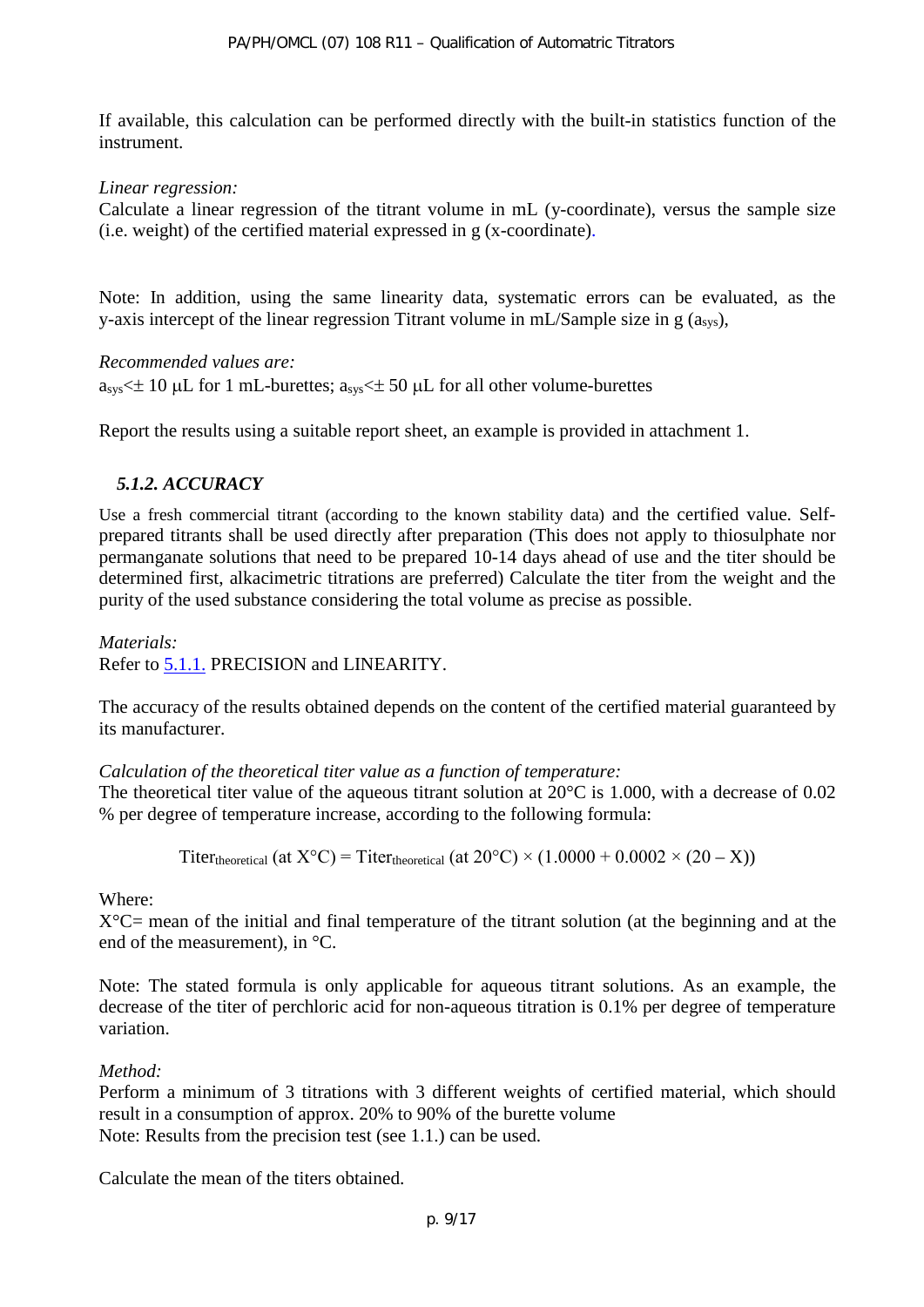Calculate the systematic deviation  $(d_{rel})$  with the following formula:

$$
d_{rel} [\%] = \frac{titer_{mean} - titer_{theoretical}}{titer_{theoretical}} \times 100
$$

If available, this calculation can be performed directly with the built-in statistics function of the instrument.

## <span id="page-9-0"></span>**5.2. KARL FISCHER (KF) VOLUMETRIC TITRATORS**

#### GENERAL RECOMMENDATIONS FOR KF TITRATIONS

- To ensure accuracy and precision of the results, it is recommended to use an appropriate amount of sample i.e. containing at least 1 mg of water, to entail a consumption of reagent above 0.5 mL.
- The water equivalent is not less than 80 per cent of that indicated by the supplier. Standardise the titrant before the first use and at suitable intervals thereafter.
- For titrant standardisation and performance verification, a suitable amount of water in an appropriate form should be used (e.g. water R, certified water standard solution e.g. HYDRANAL® water standard 10.0, certified solid standard e.g. HYDRANAL® standard sodium tartrate dihydrate or sodium aminosalicylate dihydrate for equipment qualification CRS).
- If other solvent / titrant system is used instead of those prescribed by the validated method, the suitability test described in Ph. Eur. 2.5.12. shall be carried out.
- KF instruments should not be located in rooms that are subject to large variations of temperature, or close to refrigerators, radiators or sinks. The drying tube of the titration cell shall be filled with fresh molecular sieve and moisture indicator.

#### *5.2.1. PRECISION and LINEARITY*

See GENERAL RECOMMENDATIONS FOR KF TITRATIONS.

#### *Materials:*

Certified reference material, e.g. HYDRANAL® water standard 10.0, solid standard e.g. HYDRANAL® standard sodium tartrate dihydrate Karl Fischer reagent for titration suitable solvent, e.g. methanol dry

#### *Method:*

Perform a minimum of 5 titrations with 5 different weights of certified reference material, which should result in a consumption of approx. 20 % to 90 % of the burette volume

#### *Precision:*

Calculate the effective concentration for every titration. Determine the mean and the relative standard deviation of the effective concentrations obtained.

If available, this calculation can be performed directly with the built-in statistics function of the instrument.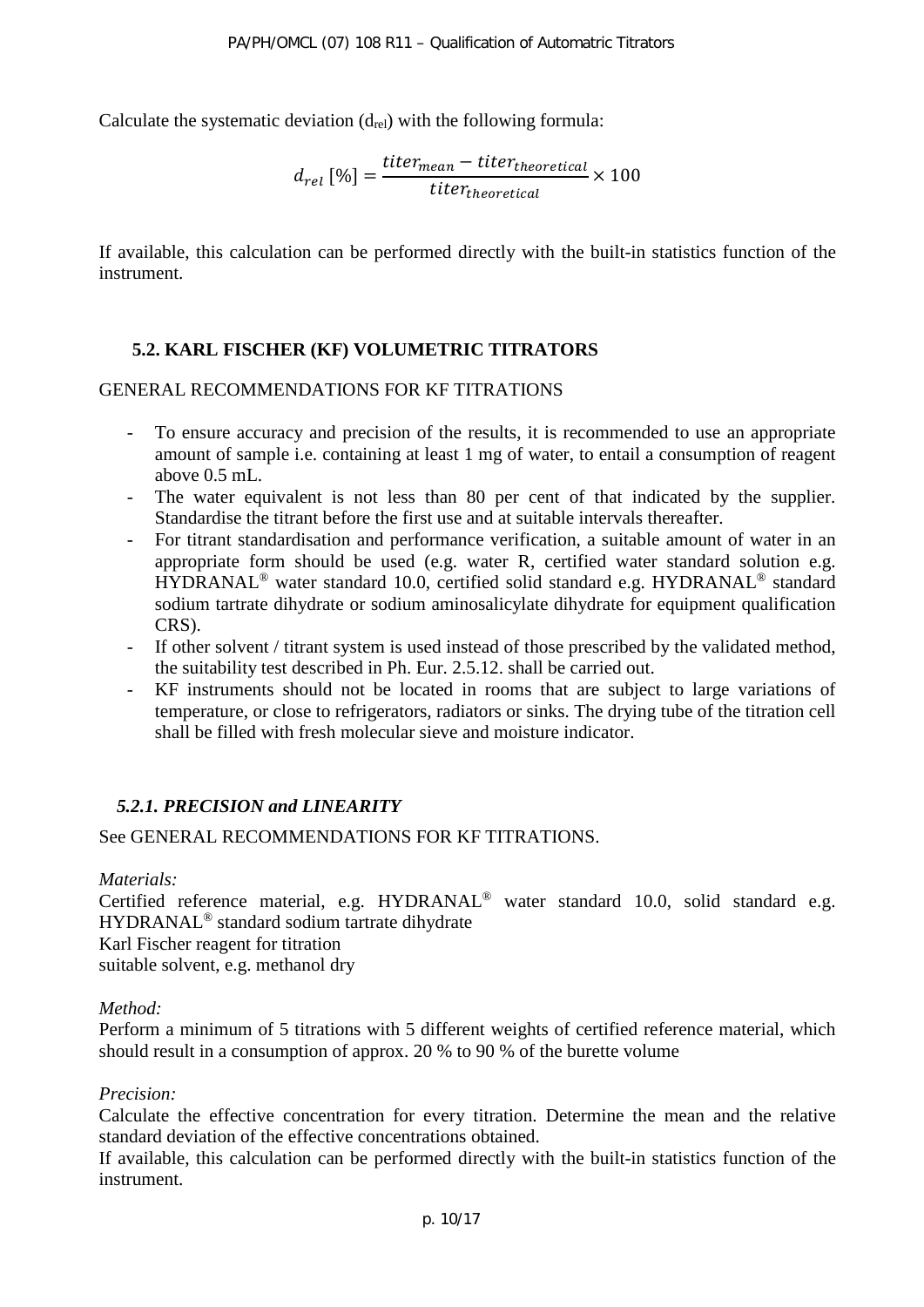#### *Linear regression:*

Calculate a linear regression of the titrant volume in mL (y-coordinate), versus the sample size (i.e. weight) of the certified material expressed in g (x-coordinate).

# <span id="page-10-1"></span>*5.2.2. RECOVERY*

#### *Materials:*

Certified reference material, e.g. HYDRANAL® water standard 10.0, solid standard e.g. HYDRANAL® standard sodium tartrate dehydrate, sodium aminosalicylate dihydrate for equipment qualification CRS

standardized Karl Fischer reagent for titration suitable solvent, e.g. methanol dry

# *Method:*

Perform a minimum of 3 additions with an accurately weighed amount of water standard, perform the titration and determine the water content after each addition. Calculate the percentage recovery (r) of water after each addition of water, using the following expression:

$$
r\,[\%]=\frac{W_2}{W_1}\cdot 100
$$

Where:

r: percentage recovery. W<sub>1</sub>: amount of water added, in mg. W<sub>2</sub>: amount of water found, in mg.

Calculate the mean percentage recovery  $(\bar{r})$ .

# <span id="page-10-0"></span>**5.3. KARL FISCHER COULOMETRIC TITRATORS**

# GENERAL RECOMMENDATIONS FOR KF COULOMETRIC TITRATIONS

- To ensure accuracy and precision of the results, it is recommended to use an appropriate weight of sample i.e. containing at least 100 to 1000 µg of water.
- In addition, perform the determination of water in the solvent used for dissolving the substance ('blank') and subtract it. It is desirable to obtain a value below 100 µg, if not achievable consider to use a fresh open bottle.
- Instrument performance qualification is carried out according to established quality system procedures, for example using a suitable certified reference material. Sodium aminosalicylate dihydrate for equipment qualification CRS may be used when proceeding by direct or liquid sample introduction. In such case, refer to the limits given in the accompanying Ph. Eur. leaflet.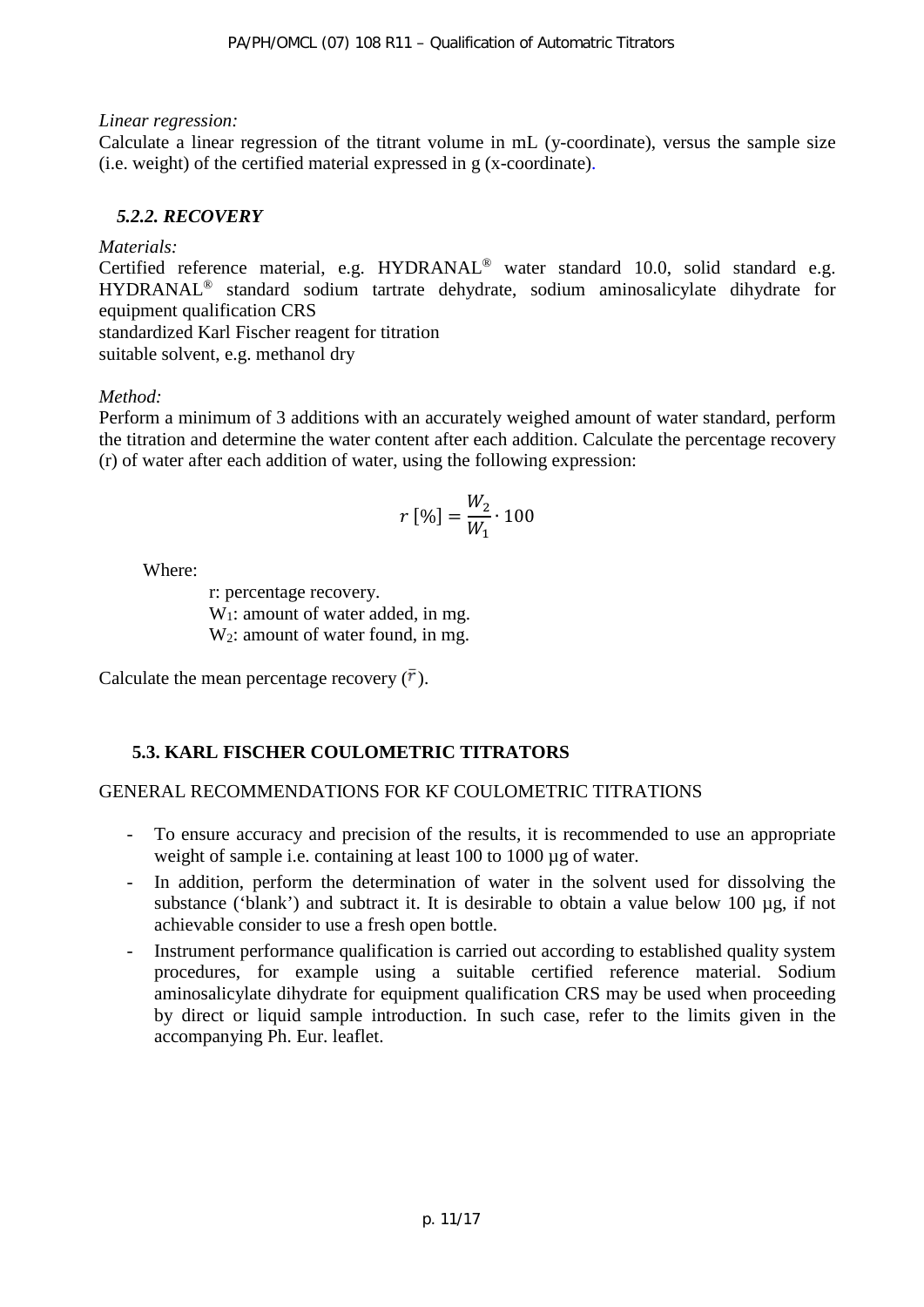# *5.3.1. PRECISION and LINEARITY*

#### *Materials:*

Certified reference material e.g. HYDRANAL® water standard solution 1.0 or 0.1 with exactly known water content respectively of 1000  $\mu$ g/g and 100  $\mu$ g/g. Karl Fischer reagents for coulometry.

#### *Method:*

Perform a minimum of 5 determinations with 5 independent additions of water standard solution (in random order if using different weights), between 0.2 and 2.0 g for a water standard solution 1000  $\mu$ g/g, and between 0.5 and 5.0 g for a water standard solution 100  $\mu$ g/g.

#### Precision:

Calculate the water content (in  $\mu$ g/g) for every titration. Determine the mean and the relative standard deviation of the water contents obtained.

If available, this calculation can be performed directly with the built-in statistics function of the instrument.

#### Linearity:

Calculate the linear regression of the found water in µg (y-coordinate), versus the sample size (i.e. weight) of the certified material expressed in g (x-coordinate).

# <span id="page-11-0"></span>*5.3.2. RECOVERY*

#### *Materials:*

Certified reference material e.g. HYDRANAL® water standard solution 1.0 or 0.1 with exactly known water content respectively of 1000  $\mu$ g/g and 100  $\mu$ g/g or sodium aminosalicylate dihydrate for equipment qualification CRS

Karl Fischer reagents for coulometry.

#### *Method:*

Perform a minimum of 3 determinations with an accurately weighed amount of water standard solution. Calculate the mean percentage recovery (r) of water from the water standard solution, using the following formula:

$$
r\,[\%]=\frac{W_2}{W_1}\cdot 100
$$

Where:

r: percentage recovery.

W<sub>1</sub>: amount of water added, in mg.  $W_2$ : amount of water found, in mg.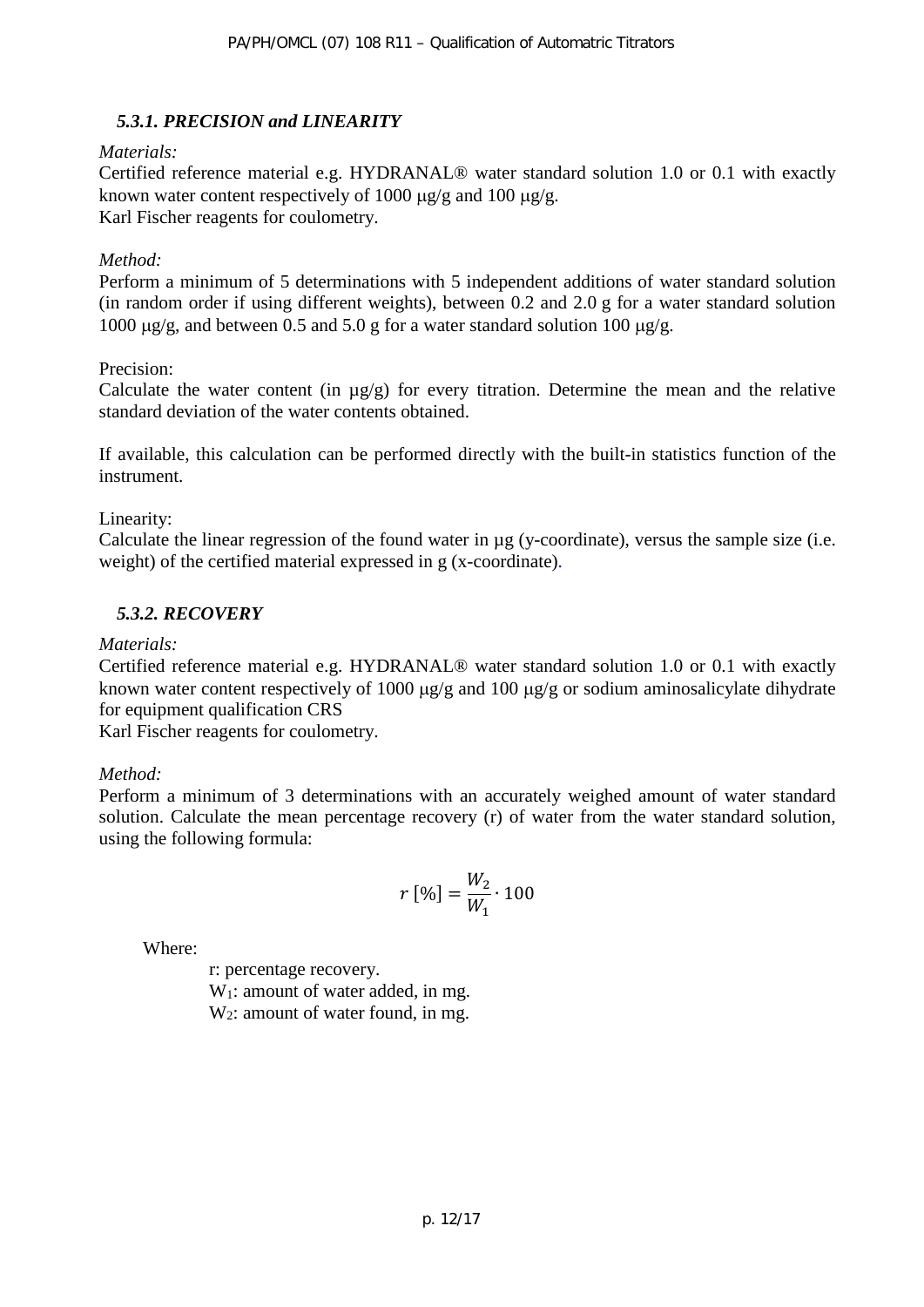#### <span id="page-12-0"></span>**5.4. KARL FISCHER OVEN**

The following tests may be performed in case the Karl Fischer coulometric titrator is coupled to an oven where the sample, under the effect of heating, releases its water which is driven out by a stream of carrier gas and transferred to the titration vessel.

#### *5.4.1. TEMPERATURE ACCURACY*

*Materials:*

Calibrated temperature probe.

#### *Method:*

Set the oven temperature at 150°C. Wait until the system is equilibrated.

By means of the calibrated probe, measure the actual temperature in the oven (always in the same position) and compare it to the temperature displayed by the oven.

## *5.4.2. TEMPERATURE STABILITY*

*Materials:* Calibrated temperature probe.

#### *Method:*

Set the oven temperature at 150°C. Wait until the system is equilibrated. Insert the calibrated temperature probe into the oven block (always in the same position). Read the initial temperature and repeat the reading after 20 minutes.

## *5.4.3. CARRIER GAS FLOW RATE*

#### *Materials:*

Calibrated flowmeter or flow meter used in connection with a calibrated watch.

#### *Method:*

Set the carrier gas (air or  $N_2$ ) flow rate at 50 mL/min. By means of the calibrated flowmeter, measure the actual flow rate and compare it to the set value.

## <span id="page-12-1"></span>*5.4.4. PRECISION*

#### *Materials:*

Certified reference material e.g. water standard oven 1 % 10 mg/g (solid water standard for KF oven method) or chemical reference standard (e.g. amoxicillin trihydrate for performance qualification CRS).

#### *Method:*

Perform a minimum of 3 determinations with 3 independent additions of standard (in random order if using different weights).

Calculate the relative standard deviation. If available, this calculation can be performed directly with the built-in statistics function of the instrument.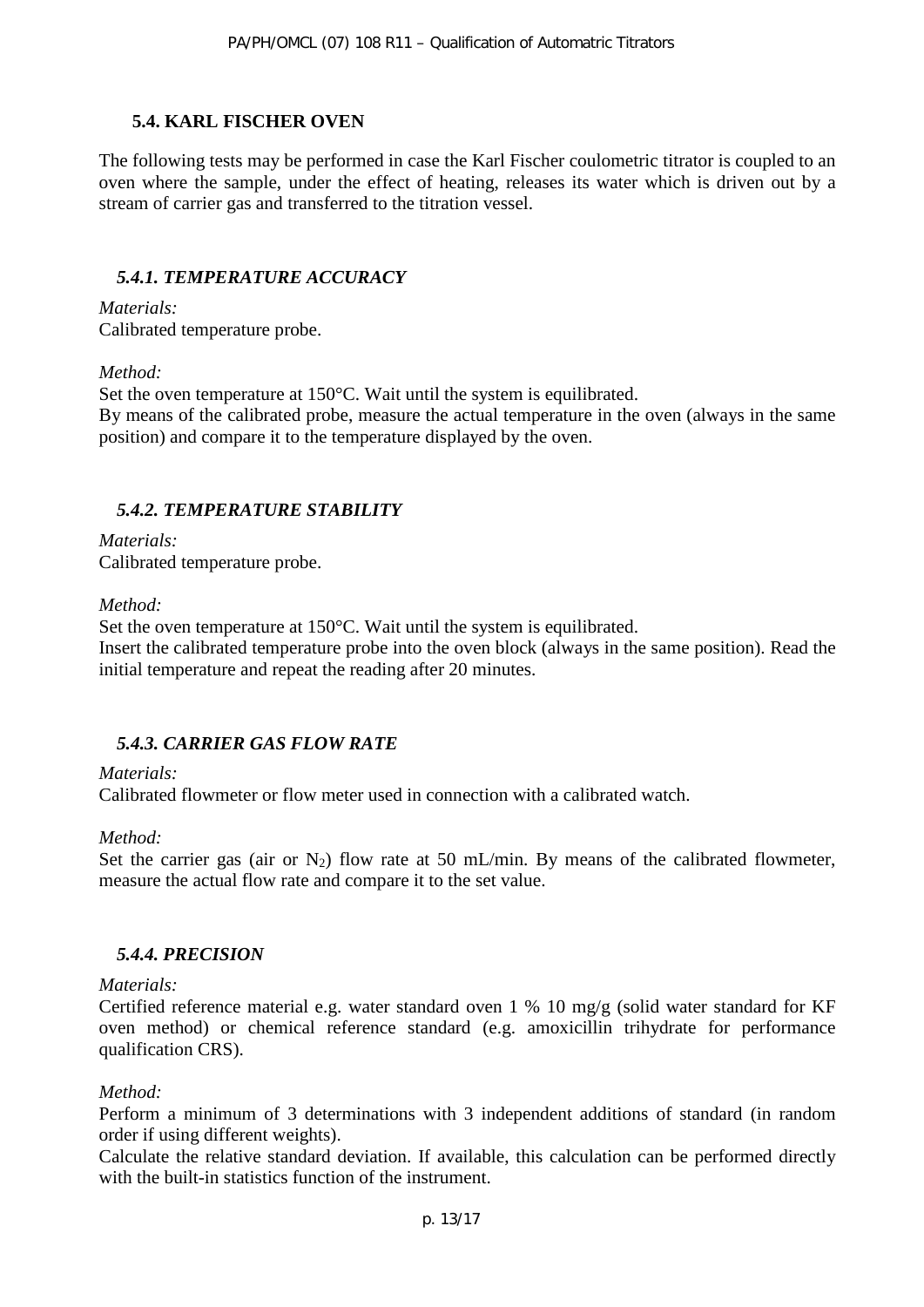## <span id="page-13-0"></span>*5.4.5 RECOVERY*

The recovery is calculated on the basis of the certified water content of the standard used.

#### *Materials:* Refer to [5.4.4.](#page-12-1) PRECISION.

#### *Method:*

Perform a minimum of 3 determinations (e.g. 50 mg) with an accurately weighed amount of water standard solution and perform the titration. Calculate the mean percentage recovery (r) of water from the water standard solution, using the following formula:

$$
r [%] = \frac{W_2}{W_1} \cdot 100
$$

Where:

r [%]: percentage recovery. W<sub>1</sub>: amount of water added, in mg. W<sub>2</sub>: amount of water found, in mg.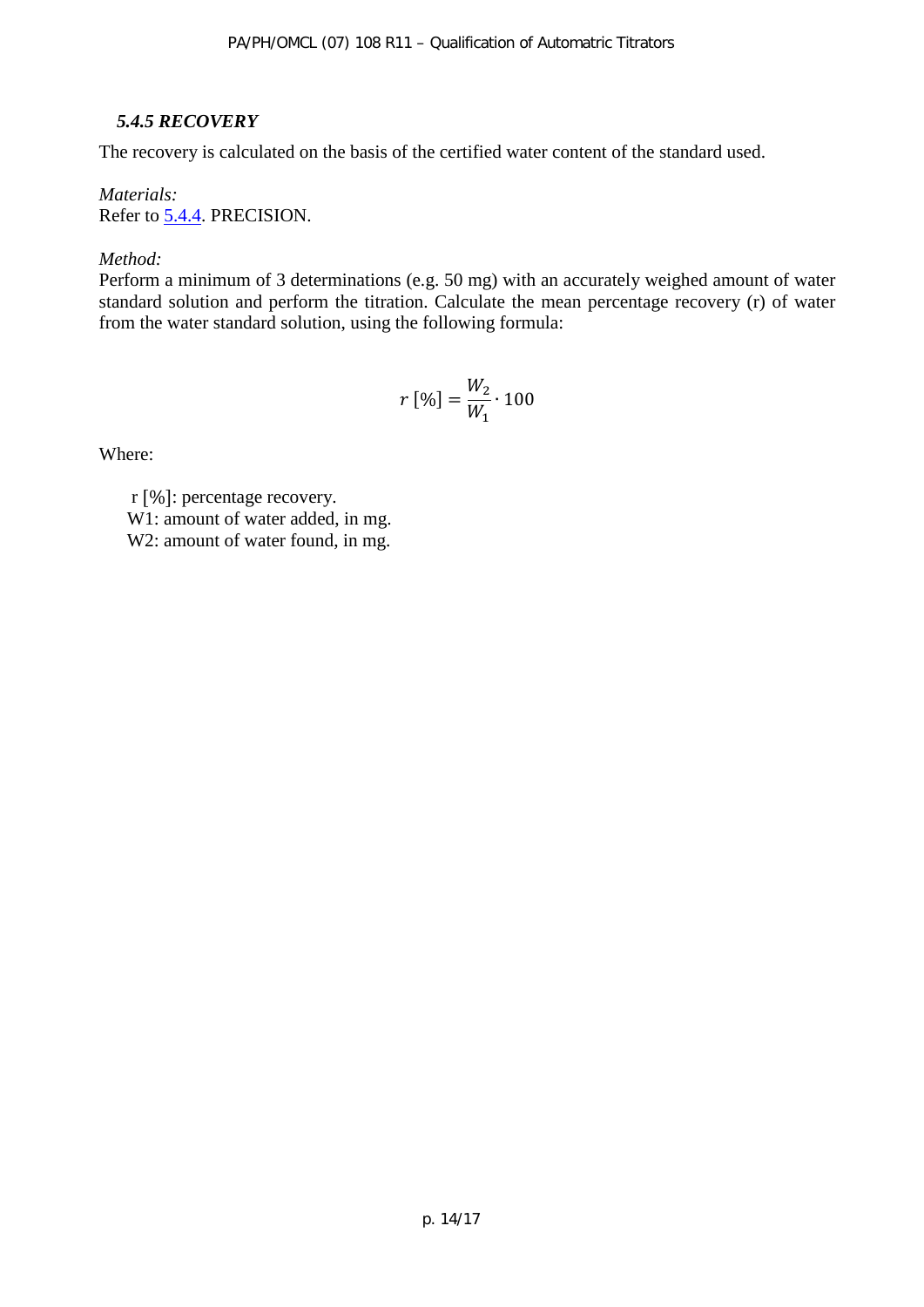## <span id="page-14-0"></span>**6. LEVEL IV. IN-USE INSTRUMENT CHECKS**

This section contains practical examples of tests for several parameters related to the performance of an automatic titrator.

These examples can be considered by the OMCLs as possible approaches to perform the Level IV of the equipment qualification process: "In-use instrument checks". The limits are referred to in the tables above and will not be repeated in the sections below.

## <span id="page-14-1"></span>**6.1. POTENTIOMETRIC TITRATORS**

#### *6.1.1. PRECISION*

*Materials:* Sample or reference material

#### *Method:*

Perform a minimum of 3 titrations with 3 independent sample weights

Calculate the mean sample content and the relative standard deviation.

If available, this calculation can be performed directly with the built-in statistics function of the instrument.

# <span id="page-14-2"></span>**6.2. KARL FISCHER VOLUMETRIC TITRATORS**

## *6.2.1. PRECISION*

*Materials:*

Certified reference material, e.g. HYDRANAL® water standard 10.0, solid standard e.g. HYDRANAL® standard sodium tartrate dihydrate

Karl Fischer reagent for titration

suitable solvent, e.g. methanol dry

## *Method:*

Perform a minimum of 3 titrations with 3 independent weights of certified reference material, which should result in a consumption of approx. 20 % to 90 % of the burette volume *Precision:*

Calculate the effective concentration for every titration. Determine the mean and the relative standard deviation of the effective concentrations obtained.

If available, this calculation can be performed directly with the built-in statistics function of the instrument.

# *6.2.2. RECOVERY*

Refer to Level III [5.2.2.](#page-10-1)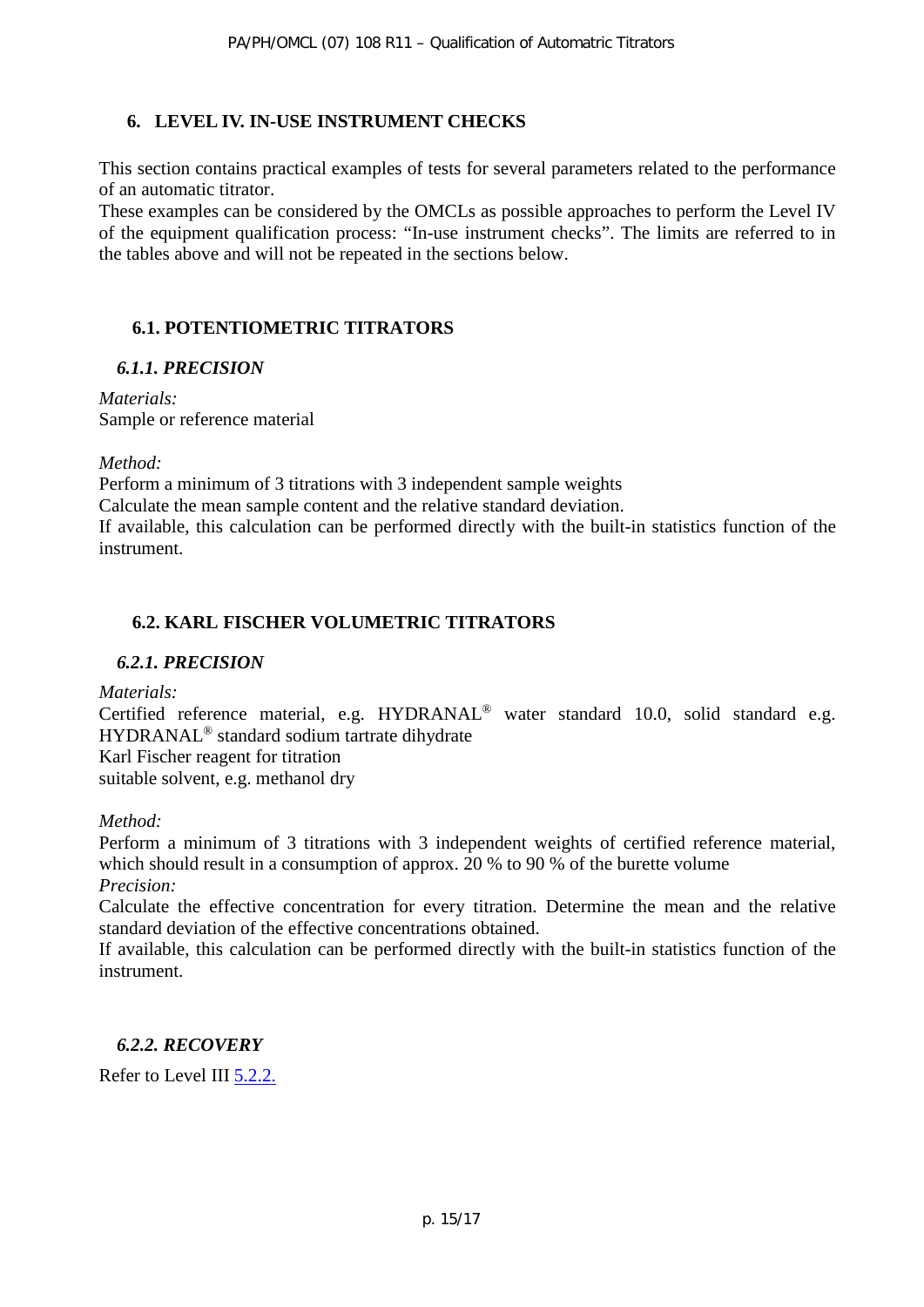#### <span id="page-15-0"></span>**6.3. KARL FISCHER COULOMETRIC TITRATORS**

*6.3.1. RECOVERY*

Refer to Level III [5.3.2.](#page-11-0)

#### <span id="page-15-1"></span>**6.4. KARL FISCHER OVEN**

#### *6.4.1. RECOVERY*

Refer to Level III [5.4.5.](#page-13-0)

#### <span id="page-15-2"></span>**7. REFERENCES**

(For all references, the latest version applies)

- 1) Ph. Eur. 2.2.20, Potentiometric titration
- 2) Ph. Eur. 2.5.12, Water: semi-micro determination
- 3) Ph. Eur. 2.5.32, Water: micro determination